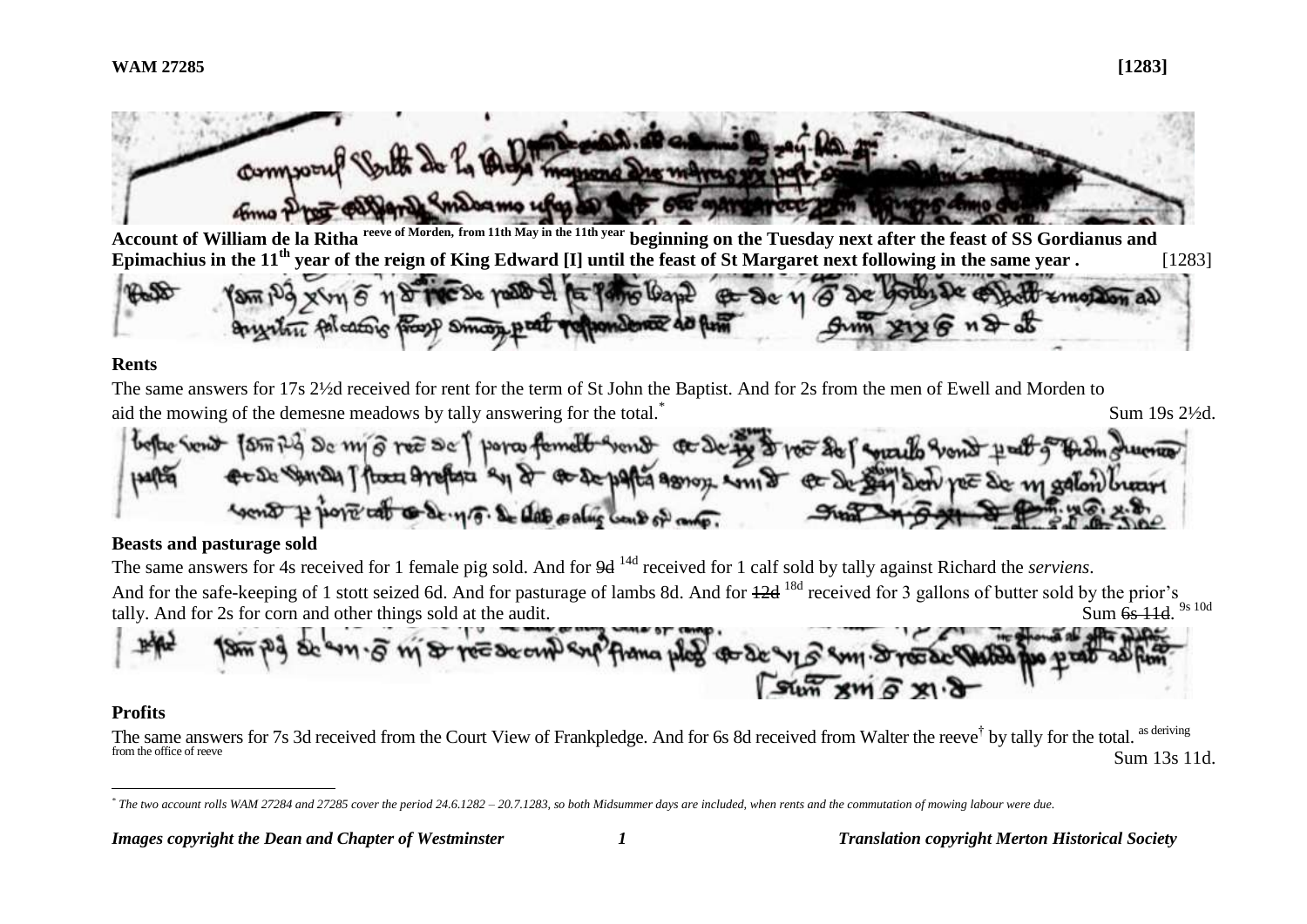mp ome *State St* 

**Sum of Total Receipts: 42s 11½d.**

### **Expenses**

The same answers for  $15d^{13d}$  spent in  $1\frac{1}{2}$  sheaves of steel bought. And for 2d spent in 1 piece of iron bought for fitting to ploughs. Also in shoeing horses 3d. Also in 1 sheaf of steel bought  $40/2d$ .  $9/2d$  And in 4 pieces of iron bought for ploughs 6d. <sup>of which there remain 3 pieces</sup> And in 2 plough feet bought for ploughs 4d. Also in 4 clouts for carts 2d. Also in shoeing horses  $3d$ . The same answers for  $2s$  7d<sup>-16d</sup> spent in stipend of the smith for fitting iron to ploughs by tally against Richard the *serviens* by tally for the total. Sum 6s 4½d. 4s 7½d The same answers for 9<sup>3/4d</sup> spent in 2 bushels salt bought. Also in 13 dishes bought 1d. Also in shearing ewes 2d. Also in 4 hurdles bought for the sheepfold [*caule*] 4d. Also in timber bought for the mill 12d. And in repairing the mill 4d.The same answers for 3s 1d 18d spent in hoeing corn. And in mowing meadows 2s  $6\frac{1}{2}$ <sup>this year</sup> by tally against Richard the *serviens*. Sum 9s 51/4d. 5s 7d‡

 $\overline{a}$ *† Walter had been the previous reeve. There is no mention here of his arrears of 40s from his previous account WAM 27284. There are no more extant account rolls until 1287-88. ‡ Actually 5s 11d*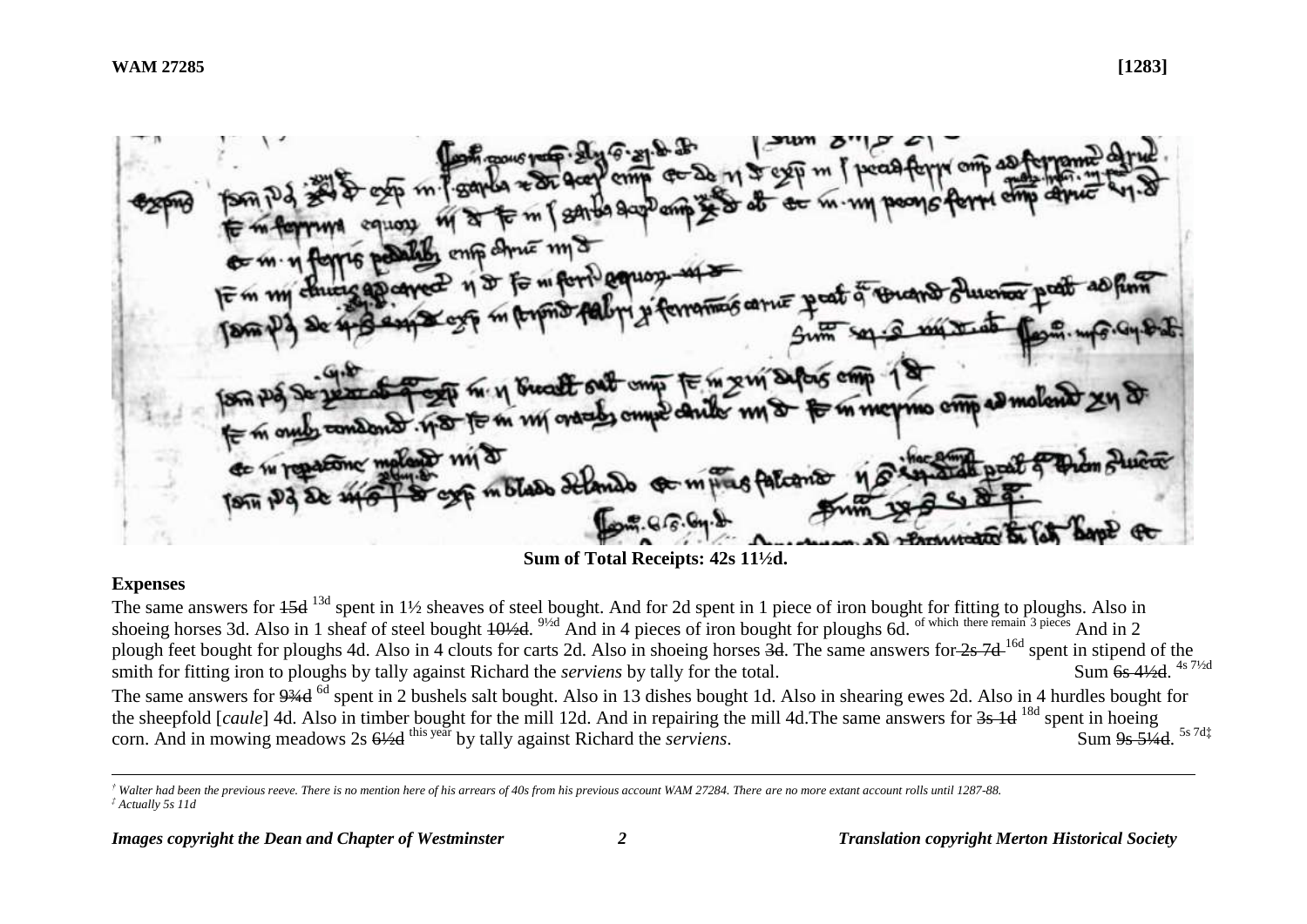

### **Stipends of servants**

The same answers for 2s 6d spent in stipends of a carter and 4 ploughmen at the Nativity of blessed John the Baptist. And in stipend of a shepherd 6d. And in stipend of a maid  $6d$ .<sup>4d</sup> And in stipend of a cowman 4d at the same term. Sum 3s 40d.





# **[Cash] deliveries**

 $\overline{a}$ 

The same answers for 16s 6½d delivered to Sir William de Wetford for rent for the term of St John the Baptist by tally. And

for 12d delivered to Alice de Kenardel for rent owed to her [*de redd sibi debito*].

And for 3s delivered to the steward's valets for the repair/purchase of their shoes by order of the steward and by view of the steward's clerk. And for 6d delivered to Pleytere because he made a loss at purchasing his shoes, by tally against Richard the *serviens* and by order and view as before.§ Sum 20s 0½d.

<sup>&</sup>lt;sup>§</sup> A valet [valettus] ranked above a groom [garcio] in a household. The large sum of 3s would have **bought** several pairs of shoes. However, emendend' may be a scribal error for emend', and if so the reference is to *purchases and not repairs. Pleytere too is in trouble over shoes, but here the word is emend', and this perhaps strengthens the hypothesis that both entries refer to purchases. – Barbara Harvey Jan 2008,*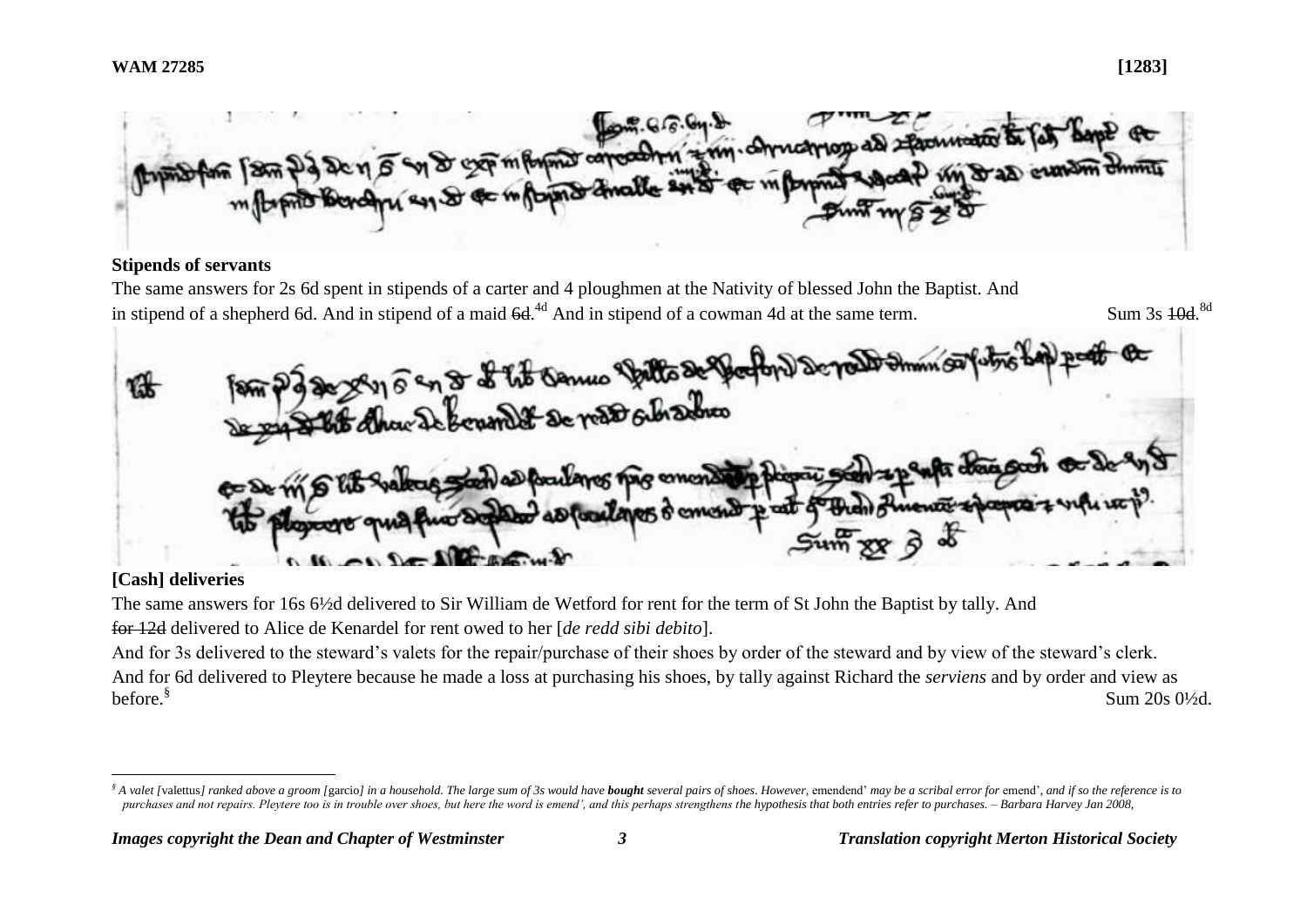

#### **Rent allowances**

The same claimed [*petit*] for 3d for the reeve's rent. In acquittance of the reeve's rent for the term of St John the Baptist 3d. And for 6d for the overseer of harvest's [*messor'*] rent at the Nativity of blessed J Baptist. Sum 9d.



The same answers for 3s 10d delivered to Walter the reeve by order of the bailiff of profits of the Court for expenses of the bailiff on the Tuesday next after the feast of SS Gordiamus and Epimachius by tally against the said Walter. Sum 3s 10d.

mog . a los. 22 by 5.0, d. c b, m. 5

Sum of all expenses and deliveries 38s 6d. And he owes 4s 5½d.

*DORSE*



Complete roll [*Rotulus integr'*]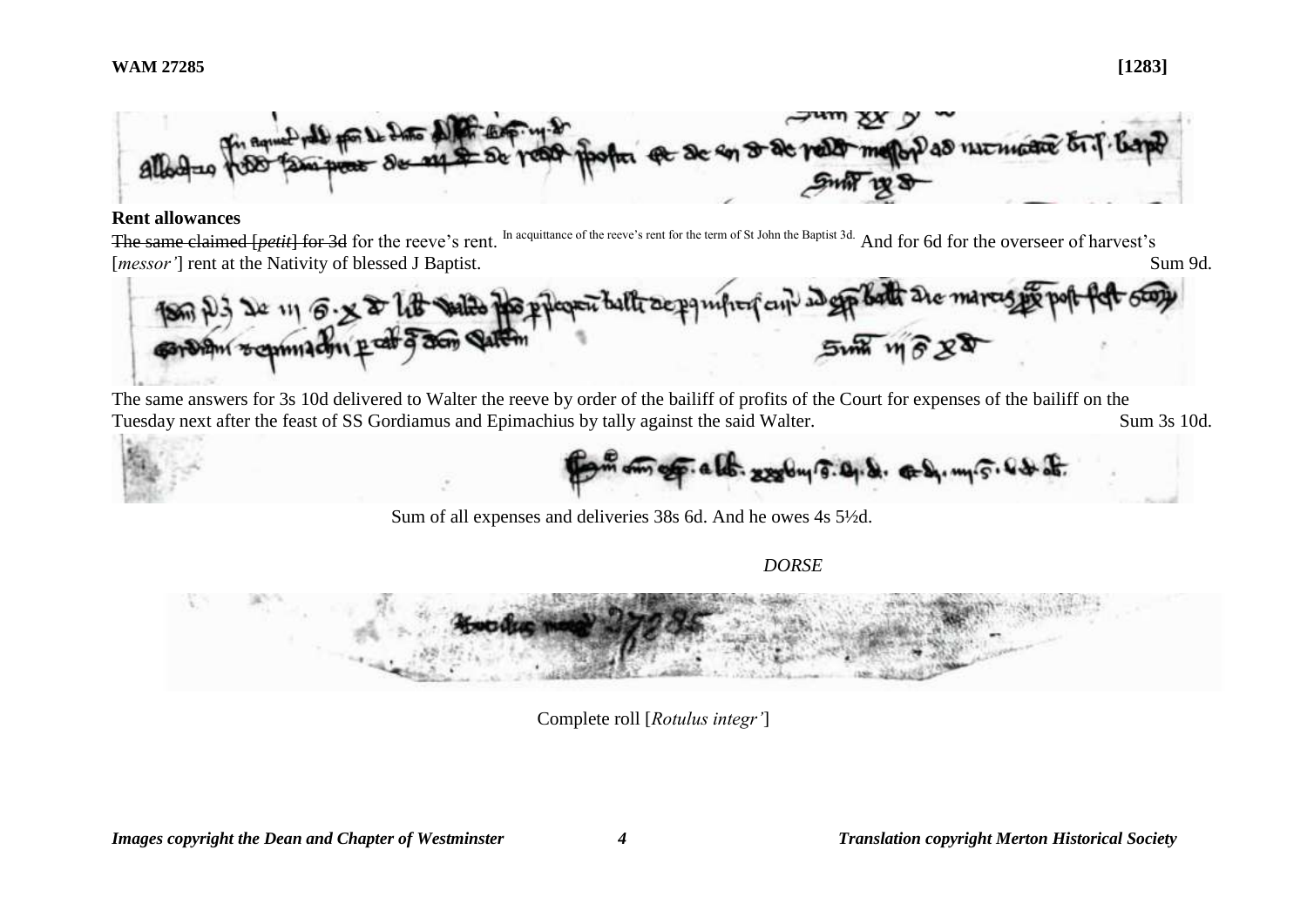

**Corn** [ie servants' maslin] The same answers for 2 quarters 2 bushels mancorn received from William Wybyrne the miller. <sup>for the arrears of his farm</sup> And for 1 quarter mancorn received of issue of the mill, without curall. And for 5 bushels peas received in the granary from Walter the reeve. Sum 3 quarters 7 bushels.

Of which The same renders account for 4 bushels mancorn for carter's livery from the Sunday next after the feast of St Dunstan until the Nativity of blessed John Baptist for 4 weeks and 4 days. taking a quarter for 9 weeks The same renders account for 2 quarters for livery of 4 ploughmen for the same period. The same renders account for 4 bushels for dairy worker's livery from the Thursday next after the feast of St Dunstan until the Nativity of blessed J Baptist for 5 weeks, taking a quarter for 10 weeks. And for livery delivered to the same for arrears from the time of Walter the reeve. The same renders account for 4 bushels for shepherd's livery from the Thursday next after the feast of SS Gordiamus and Epimachius until the Nativity of blessed J Baptist for 6 weeks, taking a quarter for 12 weeks. And for 2 bushels for cowman's livery before the Nativity of blessed J Baptist, taking a quarter for 16 weeks. In sale 1 bushel. Sum 3 quarters 7 bushels. And nothing remains.